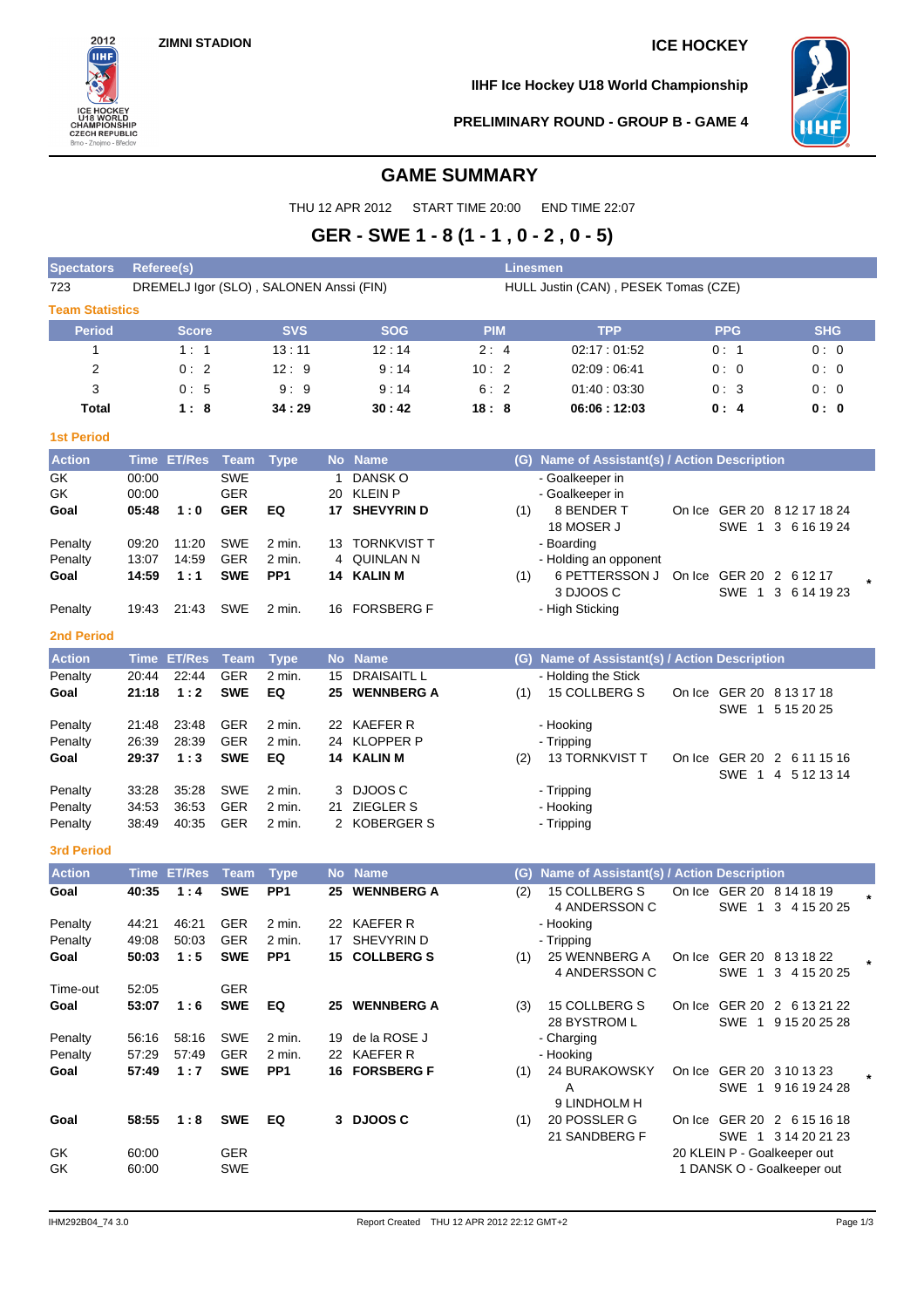

### **IIHF Ice Hockey U18 World Championship**

#### **PRELIMINARY ROUND - GROUP B - GAME 4**



#### **Goalkeeper Records**

## **Team : GER - Germany <b>Team** : SUER - Sermany

| Team : SWE - Sweden |
|---------------------|
|                     |

| No Name              | <b>SOG</b> | <b>SVS</b> | <b>MIP</b> | No Name           | <b>SOG</b> | <b>SVS</b> | MIP.  |
|----------------------|------------|------------|------------|-------------------|------------|------------|-------|
| 20 KLEIN Patrick     | 42         | 34         | 60:00      | DANSK Oscar       | 30         | 29         | 60:00 |
| <b>CUPPER Marvin</b> |            |            |            | 30 HOGBERG Marcus |            |            |       |

#### **Game Statistics**

| Team: GER (black)  |                           |          |              |             |                         |              |          |          |        |    |                      |                |           |                |                |
|--------------------|---------------------------|----------|--------------|-------------|-------------------------|--------------|----------|----------|--------|----|----------------------|----------------|-----------|----------------|----------------|
|                    | Head Coach: SETTERS Jim   |          |              |             |                         |              |          |          |        |    | <b>Shots on Goal</b> |                |           |                |                |
| <b>No Pos</b>      | <b>Name</b>               | G.       | A            | P           | <b>PIM</b>              | $FO+$        | FO-      | $FO+/-$  | FO%    | 1  | $\overline{2}$       | 3 <sup>1</sup> | <b>OT</b> | <b>TS</b>      | $+/-$          |
| 8<br>D             | <b>BENDER Tim</b>         | 0        | 1            | 1           | 0                       | 0            | 0        | 0        | 0.00   | 0  | 1                    | $\overline{2}$ |           | 3              | $\mathbf 0$    |
| 14 F               | <b>KURTH Marcel</b>       | 0        | 0            | 0           | 0                       | 9            | 9        | 0        | 50.00  | 1  | 1                    |                |           | 3              | $\mathbf 0$    |
| D<br>18            | <b>MOSER Janik</b>        | 0        |              |             | 0                       | $\mathbf 0$  | $\Omega$ | 0        | 0.00   | 0  | 0                    | 0              |           | 0              | $-1$           |
| $\mathsf{F}$<br>19 | PALAUSCH Lennart +A       | 0        | 0            | 0           | 0                       | 0            |          | $-1$     | 0.00   | 1  | 0                    | 0              |           | 1              | $\mathbf 0$    |
| 23 F               | <b>TIFFELS Frederik</b>   | 0        | 0            | $\mathbf 0$ | $\mathbf 0$             | $\mathbf{1}$ | 0        | 1        | 100.00 | 0  | 0                    | 0              |           | 0              | $\mathbf 0$    |
| 4 D                | <b>QUINLAN Nicolai</b>    | 0        | 0            | 0           | 2                       | 0            | 0        | 0        | 0.00   | 0  | 0                    | 0              |           | 0              | 0              |
| D<br>7             | <b>SCHMID Thomas</b>      | 0        | 0            | 0           | $\mathbf 0$             | 0            | 0        | 0        | 0.00   | 1  | 0                    | $\Omega$       |           |                | $\mathbf 0$    |
| 13 F               | HERPICH Kai +C            | 0        | $\Omega$     | 0           | 0                       | 1            | 3        | $-2$     | 25.00  | 0  | 1                    |                |           | $\overline{2}$ | $-2$           |
| F<br>21            | <b>ZIEGLER Sven</b>       | 0        | 0            | $\Omega$    | 2                       | 0            | 0        | 0        | 0.00   | 4  | $\mathbf 0$          | $\overline{2}$ |           | 6              | $-1$           |
| 22 F               | KAEFER Raphael +A         | $\Omega$ | $\mathbf 0$  | $\Omega$    | 6                       | 8            | 4        | 4        | 66.67  | 0  | 1                    | 1              |           | $\overline{2}$ | $-1$           |
| 3<br>D             | <b>TIFFELS Dominik</b>    | 0        | 0            | 0           | 0                       | 0            | 0        | 0        | 0.00   | 1  | 0                    |                |           | 2              | 0              |
| 10 D               | <b>STEPHAN Eric</b>       | 0        | 0            | $\Omega$    | 0                       | 0            | $\Omega$ | 0        | 0.00   | 0  | 2                    | 0              |           | $\overline{2}$ | $\mathbf 0$    |
| F<br>11            | <b>KAHUN Dominik</b>      | 0        | 0            | $\Omega$    | 0                       | 5            | 10       | $-5$     | 33.33  | 0  | $\mathbf 0$          | $\Omega$       |           | $\mathbf 0$    | $-1$           |
| F<br>15            | <b>DRAISAITL Leon</b>     | 0        | 0            | $\Omega$    | $\overline{\mathbf{c}}$ | $\mathbf 0$  | $\Omega$ | 0        | 0.00   | 1  | 0                    | 0              |           | 1              |                |
| 16 F               | <b>EISENSCHMID Markus</b> | $\Omega$ | $\Omega$     | 0           | $\Omega$                | $\mathbf 0$  | $\Omega$ | 0        | 0.00   | 0  | $\Omega$             | $\Omega$       |           | 0              | $-2$<br>$-2$   |
| 2 D                | <b>KOBERGER Sebastian</b> | 0        | 0            | 0           | 2                       | 0            | 0        | 0        | 0.00   | 0  | 1                    | 0              |           |                | $-3$           |
| D<br>6             | <b>SCHWARZ Andreas</b>    | 0        | 0            | $\Omega$    | 0                       | 0            | 0        | 0        | 0.00   | 0  | 0                    | 0              |           | 0              | $-3$           |
| $\mathsf{F}$<br>12 | <b>ZIENTEK Benjamin</b>   | 0        | $\Omega$     | 0           | $\Omega$                | $\mathbf 0$  |          | $-1$     | 0.00   | 2  | $\Omega$             | $\Omega$       |           | $\overline{2}$ | $+1$           |
| 17 F               | <b>SHEVYRIN Denis</b>     |          | 0            |             | $\overline{\mathbf{c}}$ | 6            | 7        | $-1$     | 46.15  | 1  | 1                    | 0              |           | 2              | $\overline{0}$ |
| 24 F               | <b>KLOPPER Patrick</b>    | 0        | 0            | 0           | $\overline{2}$          | $\Omega$     | $\Omega$ | $\Omega$ | 0.00   | 0  | 1                    |                |           | $\overline{2}$ | $+1$           |
| GK<br>1            | <b>CUPPER Marvin</b>      | 0        | 0            | 0           | 0                       |              |          |          |        | 0  | 0                    | 0              |           | 0              |                |
| GK<br>20           | <b>KLEIN Patrick (BP)</b> | 0        | 0            | 0           | 0                       |              |          |          |        | 0  | 0                    | 0              |           | 0              |                |
| Total              |                           | 1        | $\mathbf{2}$ | 3           | 18                      | 30           | 35       | -5       | 46.15  | 12 | 9                    | 9              |           | 30             |                |

| Team: SWE (yellow) |                             |                |              |                |                |              |              |          |       |                |                |                |                        |             |
|--------------------|-----------------------------|----------------|--------------|----------------|----------------|--------------|--------------|----------|-------|----------------|----------------|----------------|------------------------|-------------|
|                    | Head Coach: GRONBORG Rikard |                |              |                |                |              |              |          |       |                |                | Shots on Goal  |                        |             |
| <b>No Pos</b>      | <b>Name</b>                 | G.             | $\mathbf{A}$ | P              | <b>PIM</b>     | $FO+$        | FO-          | $FO+/-$  | FO%   |                | $\overline{2}$ | 3              | <b>OT</b><br><b>TS</b> | $+/-$       |
| 9 D                | LINDHOLM Hampus             | 0              |              | 1              | 0              | 0            | $\Omega$     | 0        | 0.00  | 0              | 1              | 3              | 4                      | $+1$        |
| 16 F               | FORSBERG Filip +C           |                | 0            |                | 2              | $\mathbf{1}$ |              | 0        | 50.00 | $\overline{2}$ | 0              | 1              | 3                      | $-1$        |
| $\mathsf{F}$<br>19 | de la ROSE Jacob            | 0              | 0            | 0              | $\overline{2}$ | 8            | 12           | $-4$     | 40.00 | 0              | 0              | 0              | 0                      | $-1$        |
| 24 F               | <b>BURAKOWSKY Andre</b>     | 0              |              |                | $\mathbf 0$    | $\mathbf 0$  | 0            | 0        | 0.00  | $\mathbf{1}$   | 4              | $\mathbf 0$    | 5                      | $-1$        |
| 28 D               | <b>BYSTROM Ludwig</b>       | $\mathbf 0$    |              | 1              | $\Omega$       | $\mathbf 0$  | $\mathbf{0}$ | $\Omega$ | 0.00  | 0              | 1              | $\mathbf{0}$   |                        | $+1$        |
| 4 D                | <b>ANDERSSON Calle</b>      | 0              | 2            | 2              | 0              | 0            | 0            | 0        | 0.00  | 1              | 2              | 1              | 4                      | $+1$        |
| 5 D                | <b>ARNESSON Linus</b>       | 0              | $\Omega$     | 0              | $\Omega$       | $\mathbf 0$  | $\Omega$     | $\Omega$ | 0.00  | 1              | 0              | 1              | $\overline{2}$         | $+2$        |
| 15 F               | COLLBERG Sebastian +A       |                | 3            | 4              | 0              | 1            |              | 0        | 50.00 | 1              | 0              | 1              | $\overline{2}$         | $+2$        |
| F<br>20            | <b>POSSLER Gustav</b>       | $\Omega$       |              | 1              | $\Omega$       | $\mathbf 0$  | $\Omega$     | $\Omega$ | 0.00  | $\overline{2}$ | $\mathbf 0$    | $\Omega$       | $\overline{2}$         | $+3$        |
| 25 F               | WENNBERG Alexander (BP)     | 3              |              | 4              | $\Omega$       | 9            | 5            | 4        | 64.29 | 1              | 1              | $\overline{2}$ | 4                      | $+2$        |
| 3 D                | <b>DJOOS Christian</b>      |                |              | 2              | 2              | 0            | 0            | 0        | 0.00  | 1              | 0              | 1              | 2                      | $\mathbf 0$ |
| D<br>6             | PETTERSSON Jesper           | 0              |              | $\overline{1}$ | $\mathbf 0$    | 0            | $\Omega$     | 0        | 0.00  | 0              | 0              | 1              | $\mathbf{1}$           | $-1$        |
| 14 F               | <b>KALIN Mattias</b>        | $\overline{2}$ | 0            | 2              | 0              | 10           | 5            | 5        | 66.67 | 1              | 2              | $\mathbf 0$    | 3                      | $+2$        |
| 21 F               | <b>SANDBERG Filip</b>       | 0              |              | 1              | $\Omega$       | $\mathbf 0$  | 0            | $\Omega$ | 0.00  | 0              | 1              | 3              | 4                      | $+1$        |
| 23 F               | <b>KARLSSON Erik</b>        | $\Omega$       | 0            | 0              | $\Omega$       | $\mathbf 0$  | $\Omega$     | $\Omega$ | 0.00  | 0              | $\overline{2}$ | $\mathbf{0}$   | $\overline{2}$         | $+1$        |
| 10 D               | <b>NILSSON Mattias</b>      | 0              | 0            | 0              | 0              | 0            | 0            | 0        | 0.00  | 0              | 0              | 0              | 0                      | $\mathbf 0$ |
| 12 F               | <b>NILSSON Ludvig</b>       | 0              | 0            | 0              | 0              | 0            | 0            | 0        | 0.00  | 1              | 0              | 0              |                        | $+1$        |
| 13 F               | <b>TORNKVIST Tobias</b>     | 0              | 1            | 1              | 2              | $\Omega$     | $\Omega$     | $\Omega$ | 0.00  | 1              | 0              | 0              |                        | $+1$        |
| 17 F               | <b>BREHMER Anton</b>        | 0              | 0            | 0              | 0              | 6            | 6            | $\Omega$ | 50.00 |                | 0              | 0              |                        | $\mathbf 0$ |
| GK<br>$\mathbf{1}$ | <b>DANSK Oscar</b>          | 0              | $\Omega$     | 0              | $\mathbf 0$    |              |              |          |       | 0              | $\Omega$       | $\Omega$       | $\Omega$               |             |
| GK<br>30           | <b>HOGBERG Marcus</b>       | 0              | 0            | 0              | $\mathbf 0$    |              |              |          |       | 0              | 0              | 0              | 0                      |             |